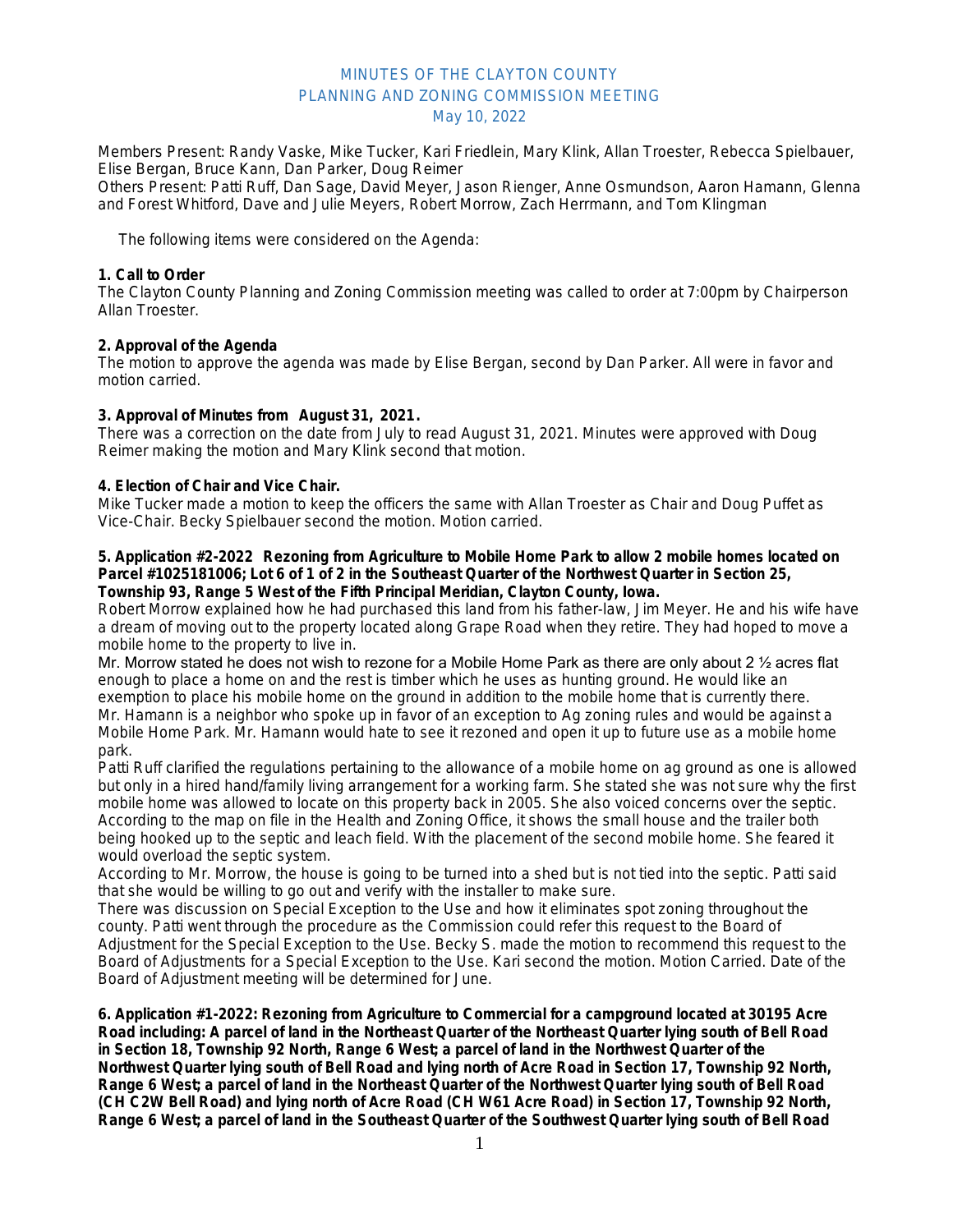**in Section 8, Township 92 North, Range 6; a parcel of land in the Southwest Quarter of the Northwest Quarter, Section 17, Township 92 North, Range 6 West; a parcel of land in the Southeast Quarter of the Northwest Quarter, Section 17, Township 92 North, Range 6; a parcel of land in the Northwest Quarter of the Southwest Quarter, Section 17, Township 92 North, Range 6; a parcel of land in the Northeast Quarter of the Southwest Quarter, Section 17, Township 92 North, Range 6 West all of the 5th P.M. Clayton County, Iowa, totaling 258.55 acres.**

Jason Wenger, engineer, with the Burrington Group gave a presentation on the campground proposal for Mr. Sage. Jason explained the proposal is in multi-phase stages with room for growth if was a success. The camp sites would be made up of both seasonal and weekend use. If the rezoning was approved, the DNR then would become involved with the NPDES #2 permit, the drilling of the public well, and with the wastewater system which would need to be installed. The county would issue the well and septic permit, but design and approval would come from the DNR.

Jason further described the design of the campground noting the initial entrance off of Acre Road and exit onto Bell Road, with future plans for entrance and check in off of Bell Road. South of the Acre Road would be more primitive, weekend type campsites. The dump station and wastewater system would be north of the current farmhouse with the well sitting north up by Bell Road. There would also be a covenants for use, noise, etc. The first phase would consist of 85-90 sites with the second phase mirroring the first. With the hope of succeeding another phase would be to turn the barn into a meeting/event site and build a shower facility and storm shelter.

That is the dream, ultimate plan for this property.

Public Comments:

Forest Whitford spoke first and had several questions. Why wasn't this meeting held 2 years ago before any dirt was moved? With the construction of 2 ponds and potential of a third, if those dikes would fail, would it cause flooding to the town of Volga? What happens with the CRP ground when rezoned commercial? What DNR or Army-Corp permits are needed? Does the bridge being used as a crossing need to be at a higher standard because of commercial zoning? If the bridge fails would you get people across the creek? Would zoning allow a private or large corporate entity to buy the campground or allow foreign investment to own or operate the site? Is TIF being used? What is the economic impact of the campground?

Forest does not see the need to go away from ag use. He also commented on the economic impact of a dairy farm being greater than what a campground would be.

Glenna Whitford commented on the traffic and the dust, potential ATV's and the noise and congestion that would happen. She feels it would disrupt the peace and quiet calling the idea a "nightmare".

Dave Meyers agreed with Whitfords. The Meyers live across Bell Road from where the campground will be located. Dave commented on the noise from a couple campsites when Mr. Sage had camped and how loud it would be with that many more campers. Dave is worried with the drilling of a new well if it would affect his own. He also posed the question with the sewer system, if it would put an increased burden on the city of Volga. Dave spoke to the fact that when all the dirt work started it was under the guise of agriculture. He spoke to the complaints filed with the County Zoning Office by him and his wife.

Discussion was held on erosion created by the dirt work and when exactly the DNR would be involved. With the rezoning, again, Mr. Sage would need to obtain a NPDES permit #2 for moving dirt. Up until that point, there are some liberties given to ag for some dirt work to be done.

Dave Meyers also brought up the problem with a lagoon sewer system and the smell. The engineer commented there were other alternative systems and the design has not been finalized. More than likely it will not be a lagoon system.

Dan Sage explained to the members that he was cleaning out the trees and putting in bigger ponds. He detailed how the idea of a campground came to be as his way of giving something back to the people. He informed Mary K. he started cleaning up the property 3 years ago.

Comments were made on the fact that Ray's Excavating was doing the dirt-work and Ray Peterson, the owner of the company and Chair of the Board of Supervisors, would have a conflict of interest once it goes before the Board. Mary Klink felt that this wasn't right.

Further public comments were made about it ruining the Scenic Byway of Bell Road, changing the character of the valley, affect their tax valuation and ruining the quality of life. It was also noted how Mr. Sage didn't "come around" to the neighbors and explain what he was thinking of doing.

Julie Meyers submitted a letter to the Commission from their lawyer.

Al T. asked if there were cost share dollars involved in the making of the terraces or any of the work done. Mr. Sage said no. A lot of conversations were held as to how, when and if the CRP could be bought back with the rezoning of those acres.

A couple members had issues with the fact that Dan Sage had waited until now to have rezoned instead of coming to the Commission right away. Bruce K. stated how this is spot zoning and how we (the County) try to preserve ag land.